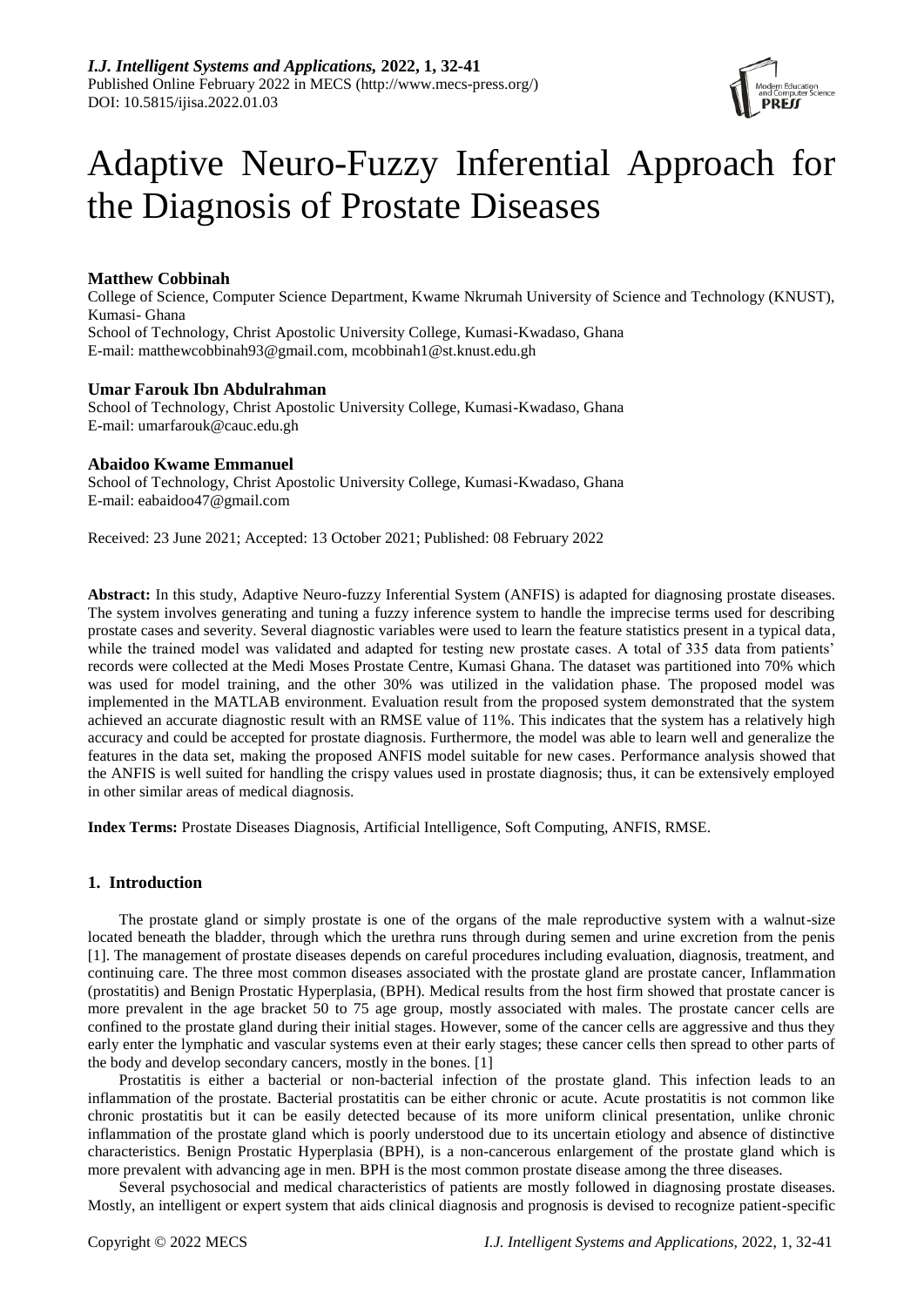clinical situations based on vital laboratory and clinical examination variables and accordingly suggest a theoretical diagnostic plan. Depending on the data on the patient, the intelligent system models the patient's scenario based on some techniques that suggest probable treatment guidelines to the patient. These treatment guidelines are then employed in the management of the patient's condition. Artificial Intelligence is one of these techniques. Research on Artificial Intelligence (AI) has greatly improved in the area of diagnosing diseases, making the diagnosis of complex chronic diseases like prostate-related disease, easy to manage.

Marrying the effectiveness and efficiencies of neural network and fuzzy logic in an adaptive neuro-fuzzy inferential system (ANFIS) in this study would undeniably be one of the best techniques in diagnosing prostate issues in artificial intelligence. Basically, the contribution of this paper is to adapt the ANFIS approach for the diagnosis of prostate diseases (Prostate Cancer, Benign Prostatic Hyperplasia and Prostatitis) based on five inputs parameters (AGE, Prostate Specific Antigen (PSA), Prostate Volume (PV), Lower Urinary Tract Symptoms (LUTS), and Laboratory Test (Lab Test)). The model can then serve as an expert support and learning system for medical doctors and medical students who are unskilled in prostate diagnosis in managing and diagnosing prostate diseases.

### **2. Literature Review**

This section of the study presents literature relating to the subject matter based on definitions and discussions of some terminologies. Artificial Intelligence (AI) has been widely used in diverse fields including the medical applications to improve performances. AI systems are intelligent systems deployed to solve multifaceted tasks that would have been done by humans with intelligence. [2]. Soft computing is one notable AI technique, defined as a group of procedures that works collaboratively and offers flexible data processing ability for solving practical imprecise situations. Soft computing aims at exploiting uncertainty, imprecision, partial truth tolerance, and approximate reasoning to achieve robustness, cost-effective results, and tractability. Neural Networks, Fuzzy Logic, and Genetic Algorithms, are the most commonly used soft computing modelling techniques. [3]. These techniques can be hybridized to derive approaches that can exploit the benefits of all the three techniques. A typical approach is what this study proposes, adaptive-neuro-fuzzy approach, which combines neural network technique and fuzzy inferential approach to exploit the benefits of the two approaches.

Fuzzy logic by explanation is a computing method that is built on "degrees of truth" instead of the normal computer's logic, which is Boolean logic, either "true or false", or "zero (0) and one (1)". [5,10]. The theory of fuzzy logic is a form of knowledge representation which fits applications and systems that lack definite precision but depend on their contexts. Similarly, neural network on the other hand imitates the operations of the human brain. The network is made up of large interconnected nodes, inspired by the human neurons. Generally, the network is trained by feeding it with matching input data and configuring it to change its weighting functions based on predefined learning rules. When fuzzy logic and neural network are used individually, they have individual weaknesses, and these limitations have geared the approach of hybridizing the techniques.

Adaptive Neuro-Fuzzy Inferential System (ANFIS) has been used in different domains ranging from medical diagnosis to robotic systems [5, 6]. In the area of disease diagnosis, Koutsojannis et al. [7] described a fuzzy intelligent system design for prostate cancer diagnosis, analyses, and learning. The paper concluded that, a hybrid method would be better than single approach. Keles [8] also proposed a fuzzy intelligent system for prostate diagnosis. Experimental results were not impressive, the study therefore recommended hybrid techniques. Catto [9] presented a neuro-fuzzy based classification (NEFCLASS) tool for classifying prostate cancer. Though the study used few medical data of only BPH and prostate cancer, hybridizing the two techniques in their study overcame the weakness in both techniques. Hosseini [10] compared artificial neural network and neuro-fuzzy approach in their study and their result showed that both methods can precisely mark cancer behaviour but the neuro-fuzzy technique has superior diagnostic accuracy and acceptance to artificial neural network only. Çinar [11] reviewed an experiment in which the ANFIS technique was used as a classifier in the field of medical image classification. The result showed that ANFIS could be a better classifier for medical image classification. Duodu [12] also proposed a classifier based expert system using the neural network technique together with some support vector machine functions to diagnose early prostate cancer risk. The study used other irrelevant indicators such as systolic, Body Mass Index (BMI), and diastolic, as diagnostic variables, which had no effect in the diagnosis of prostate cancer. The few correct input parameters used in the study *i.e*., *Age*, *PSA*, and *PV* proved that these variables are key markers in diagnosing prostate issues. Recently, Omisore et al. [5] developed a new convention of using multiple ANFIS simultaneously for diagnosis of diabetes and therapeutic management through diet recommendation. The system involved to deep feature analysis and training aided of the MANFIS which yielded over 90% test accuracy.

# **3. Methodology**

A typical ANFIS model is adapted for prostates diagnosis in this study. As shown in Fig. 1, the developed ANFIS model combines the strength of two conventional soft-computing methods namely fuzzy logic and neural network,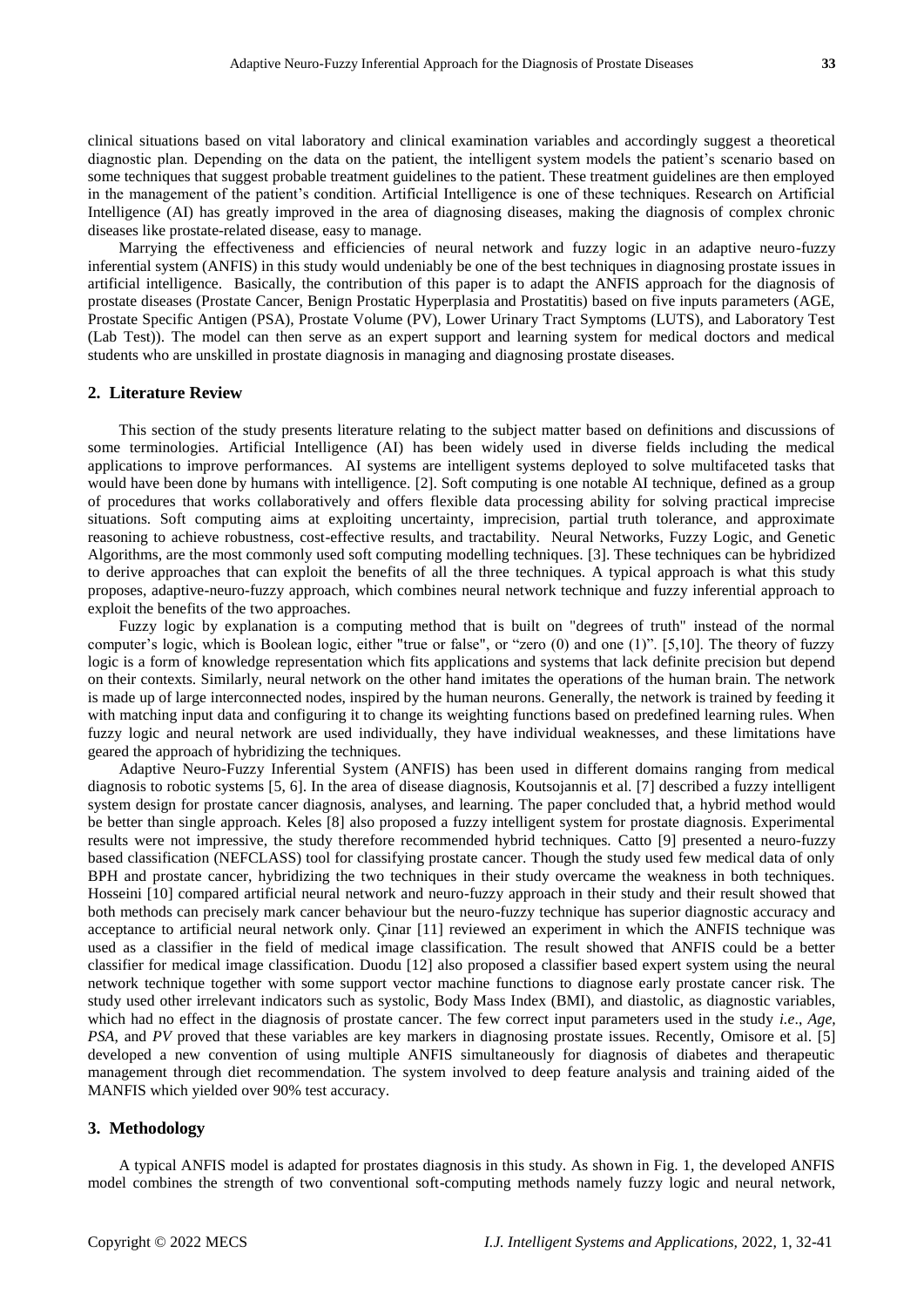while harnessing their individual limitations. The model was fully simulated or observed in the Matrix Laboratory (MATLAB version 8.5) environment.



Fig.1. Framework of the proposed ANFIS model.

#### *3.1. Framework*

## *A. Knowledge base*

In the Knowledge base are stored unstructured and structured information from the universe of discourse. This information will be the decision involved in prostate disease diagnosis which will be formulated with the help of a medical expert.

## *B. Database*

The database contains mainly the facts and established rules which form the bases of the inference for the fuzzy component. The facts are the various symptoms and laboratory tests to be gathered with the support of a medical doctor from the Medi-Moses Prostate Centre. Variables such as Age, Prostate Specific Antigen (PSA), Prostate Volume (PV), Lower Urinary Tract Symptoms (LUTS), and Laboratory Test (Lab Test) form the fact component. The established rules are expert diagnosis variables that involve a combination of the variables from the fact component which form the fuzzy rule base.

### *C. Fuzzy Logic Component*

The fuzzy logic component comprises of three main parts, input members, inference engine, and Output phase. An initial Fuzzy Inference System (FIS) was modelled to aid in the categorization of the inputs and output parameter of the proposed system's parameters. The initial FIS also served as a validation reference for the proposed model.

The input members are the input parameters for modelling the system. A thorough understanding of prostate diagnosis was undertaken with the help of a medical expert from the Medi-Moses Prostate Centre, Kumasi Ghana. The inputs variables, Age, PSA, PV, LUTS, and Lab Test, totalling five diagnostic variables (inputs) were fed into the fuzzy logic control and fuzzified into degrees of membership through the process of fuzzification.

The fuzzification interface of the system produces a fuzzy linguistic value from the input variables. Fuzzification of the inputs was done by applying an appropriate membership function. An initial fuzzy inference system was first developed to aid in the categorization of the dataset. For the initial fuzzy system, the triangular membership function was employed due to its simplicity advantage. The Triangular Membership Function (MF) is a type of MF governed by a triangular shape as a vector function x, dependent on *a, b, and c,* as scalar parameters, as shown in equation 1.

$$
f(x;a,b,c) = \max\left(\min\left(\frac{x-a}{b-a}, \frac{c-x}{c-b}\right), o\right)
$$
 (1)

The inference engine is what controls the decision-making function (rules) of the fuzzy controller [13]. The Mamdani Inference Engine has been widely used in modelling fuzzy system. The wide use of the Mamdani system has been because it works not only with crisp data as inputs but, also with intervals and/or linguistic terms. This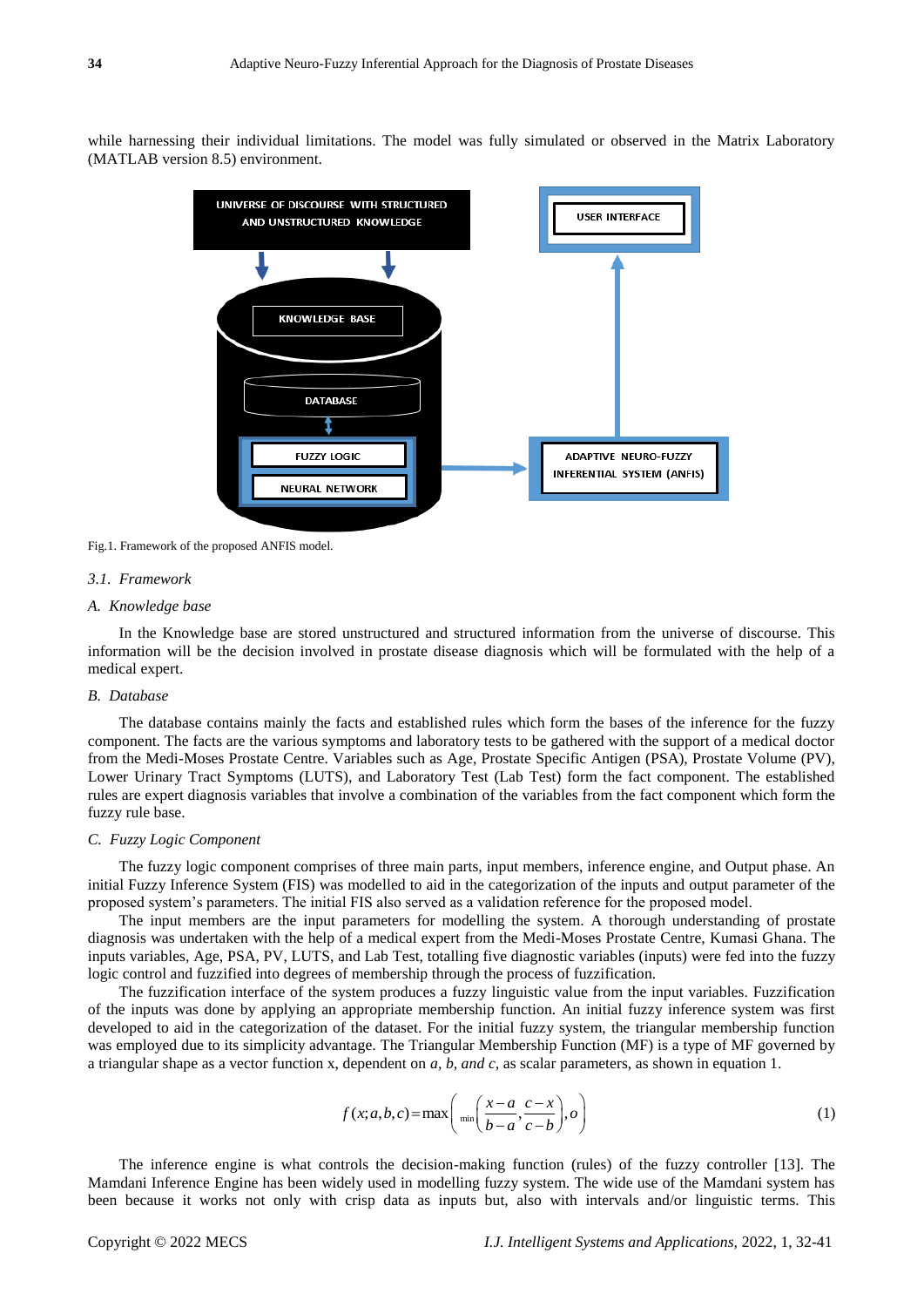necessitated its usage in the initial FIS construction. Its rule bases are easy and more intuitive and are well-suited for developing intelligent system applications where the rules are created from human expert knowledge.

The defuzzification phase is the final phase of the fuzzy controller and it produces crisp output actions. The Centroid defuzzification method was employed in the initial FIS, due to its computational simplicity. The Centroid method of defuzzification returns the centre of gravity of the fuzzy set along the x-axis [14] and is calculated with equation 2:

$$
xCentroid = \frac{\sum_{i} \mu(x_i) x_i}{\sum_{i} \mu(x_i)}
$$
 (2)

Where  $\mu(x_i)$  is the membership value for variable  $x_i$ . The output phase is the consequent effect of the five input variables. Three variables were modelled as the system's output. The output variables were the three prostate diseases, which are Prostate Cancer, Prostatitis, and Benign Prostatic Hyperplasia (BPH).

#### *D. Neural Network Component*

The neural network takes the raw diagnostic variables from the formulated data set as inputs and output, which then trains and learns the various features in the data set by automatically applying the appropriate Membership Function (MF) parameters that best controls the FIS.

### *3.2. ANFIS Architecture (Layers)*

The architecture of the proposed model is a five-layer network as detailed as follows:

*First Layer:* Is the fuzzification layer, where real values (crisp inputs) are assigned to every imprecise value. For simplicity, taken only two inputs, the output of each node is given as equation 3:<br>  $O_{1,i} = \mu_A(X_1)$ , for  $i = 1, 2$  or  $O_{1,i} = \mu_{B-2}(X_2)$ , for  $i = 3, 4$ 

$$
O_{1i} = \mu_A(X_1), \text{ for } i = 1, 2 \text{ or } O_{1i} = \mu_{B-2}(X_2), \text{ for } i = 3, 4
$$
 (3)





where  $X_1$  and  $X_2 =$  the inputs;  $B_i$  and  $A_i =$  the linguistic labels for the node, and  $O_{1,i}$ = the membership grade of a fuzzy set $A (= B_1, B_2, A_1$ or $A_2)$ 

*Second Layer:* Each node in the layer 2 multiplies the incoming signals and store the results as each rule's firing strength. The layer 2 calculates the firing strength of each rule (Product of incoming/present signals) in equation 4:

$$
O_{2,1} = w_i = \mu_A(X_1) \cdot \mu_B(X_2), \ i = 1, 2
$$
\n<sup>(4)</sup>

*Third Layer:* This layer is the normalization layer. The firing strength of each rule from layer 2 are then normalized. (Taking the average/ratio of every fired rule). The normalized firing strengths becomes the output of the layer three. The normalization function is given as equation 5: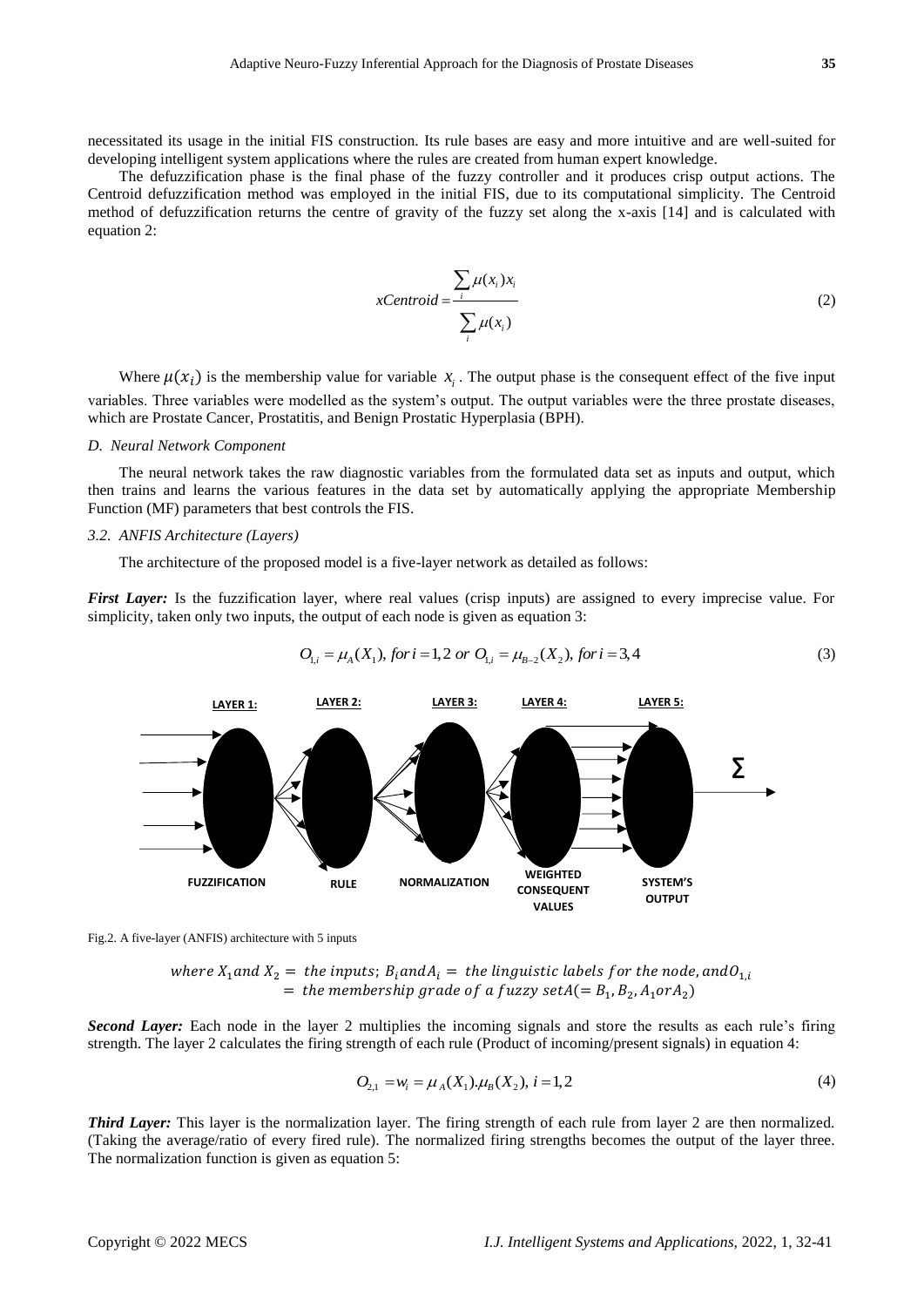$$
O_{3,i} = \overline{w} = \frac{w_i}{w_i + w_2} \quad i = 1, 2
$$
 (5)

*Fourth Layer:* The value of each rule's output is then multiplied by their corresponding normalized firing strength, representing the output of each node. The output function is given as equation 6:

$$
O_{4,i} = \overline{w_i} f_i = \overline{w_i} (p_i x_i + q_i x_2 + r)
$$
 (6)

where,  $w_i$  = normalized firing strength received from the third layer; { $p_i$ , $x_1$ , $q_i$ , $x_2$ , $r_i$ } = adjusted parameter set.

*Fifth Layer:* layer five has a single node that is fixed and it summarises all the inputs or signals as the network's final output. Each rule's fuzzy output is then converted into crisp value through defuzzification process using the weighted average method, as stated in equation 7.

## *3.3. ANFIS Simulation*

The initial FIS was tuned to generate a new Sugeno type with additional features in the ANFIS model. The Gaussian membership function and the appropriate number of membership functions were finally chosen after several trials.

The ANFIS model was configured to automatically create its rules and it generated over 1000 rules more than the author defined rules in the initial FIS using the Neuro-Fuzzy Designer app in MATLAB. The model started with data loading where both the training and validation data were loaded into the app. The range and parameters were assigned automatically by the ANFIS model. After several iterations, the system was finally trained with 40 epochs. The training process for the proposed system is shown in figure 3.



Fig.3. Summarized training process of the proposed system (ANFIS)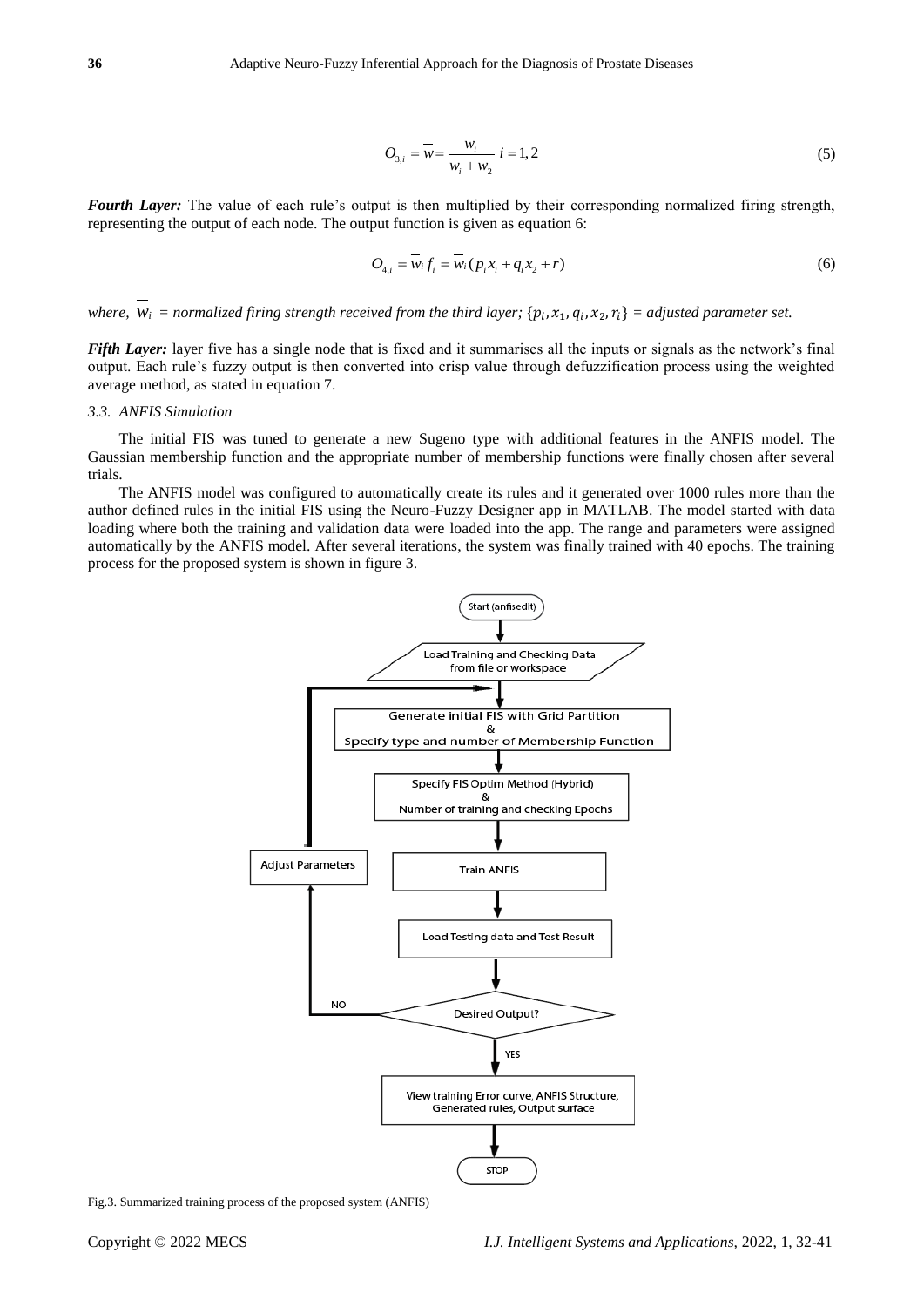#### *A. Input parameters*

The ANFIS model is configured to take five input parameters namely, AGE, Prostate Specific Antigen (PSA), Prostate Volume (PV), Lower Urinary Tract Symptoms (LUTS), and Laboratory Test (Lab Test) with Prostate diagnosis as the output variable. The Sugeno controller with the weighted average defuzzification method is employed in this study. The weighted average method is given in equation 7. With the help of a medical expert in prostate diagnosis at the Medi-Moses Prostate Centre, Kumasi Ghana, the input variables were categorized, as shown in table 1.

$$
O_{5,i} = \sum_{i} \overline{w_i} f_i = \frac{\sum_{i} w_i f_i}{\sum_{i} w_i}
$$
 (7)

where  $\Sigma$  takes the algebraic summation of all the network's final output.

#### *B. Data sources*

A total of 335 data (as presented in table 2 and 3) from patients' records were collected at the Medi-Moses Prostate Centre, Kumasi Ghana with the guidance of a medical expert in prostate diagnosis. Seventy percent (70%) of the dataset were used for training the model and thirty percent (30%) were used for validation.

#### Table 1. Categorization of input (diagnosis) variables

| Category                                           | <b>Linguistic Term</b> | Category           | <b>Linguistic Term</b> |  |  |  |
|----------------------------------------------------|------------------------|--------------------|------------------------|--|--|--|
|                                                    | AGE                    |                    | <b>PSA</b>             |  |  |  |
| $<$ 50                                             | Normal                 | $-1 - 0$ ng/ml     | Nil                    |  |  |  |
| 50-59                                              | High                   | $0.1 - 2.5$ ng/ml  | Normal                 |  |  |  |
| $>60$                                              | Abnormal               | $2.6 - 4.0$ ng/ml  | Middle                 |  |  |  |
|                                                    |                        | $4.1 - 10.0$ ng/ml | High                   |  |  |  |
|                                                    |                        | $>10$ ng/ml        | Abnormal               |  |  |  |
|                                                    | PV                     |                    | <b>Other Lab Test</b>  |  |  |  |
| $-1-0mL$                                           | Nil                    |                    |                        |  |  |  |
| $0.1 - 39.9$ mL                                    | Normal                 |                    | Pyuria                 |  |  |  |
| $40-60mL$                                          | High                   | Haematuria         |                        |  |  |  |
| $>60$ mL                                           | Abnormal               |                    |                        |  |  |  |
| <b>LUTS</b>                                        |                        |                    |                        |  |  |  |
| $0 - 1$                                            | Painful Ejaculation    | $6 - 7$            | Incomplete Urination   |  |  |  |
| $1 - 2$                                            | Perineal Pain          | $7 - 8$            | Frequent Urination     |  |  |  |
| $2 - 3$                                            | Fever                  | $8-9$              | Delayed Urination      |  |  |  |
| $3 - 4$                                            | <b>Bone Pain</b>       | $9-10$             | Straining              |  |  |  |
| $4 - 5$                                            | Headache               | $10-11$            | Discharge              |  |  |  |
| $5 - 6$                                            | Painful Urination      | $11 - 12$          | <b>Abdominal Pain</b>  |  |  |  |
| (Source: Medi-Moses Prostate Centre, Kumasi Ghana) |                        |                    |                        |  |  |  |

#### Table 2. Training Data

| No.     | AGE     | <b>PSA</b> | PV    | <b>LUTS</b> | <b>LAB TEST</b> | <b>OUTPUT</b> |
|---------|---------|------------|-------|-------------|-----------------|---------------|
| 1.      | 70      | 6.7        | 120   | 1.4         | 1.8             |               |
| 2.      | 66      | ⇁          | 122   | 6.6         | 1.9             | 2             |
| 3.      | 74      | 70         | 104   | 6.1         |                 | 3             |
| 4.      | 68      | 8.2        | 46    | 9.6         | $\mathbf{0}$    | 83            |
| 5.      | 68      | 0          | 45    | 3.2         | $\mathbf{0}$    | 84            |
| $- - -$ | $- - -$ | $- - -$    | ---   | $---$       | $---$           | $--$          |
| $- - -$ | $- - -$ | $- - -$    | ---   | $- - -$     | $- - -$         | $---$         |
| $---$   | $---$   | $---$      | $---$ | $---$       | $---$           | $--$          |
| 233.    | 55      | 2.5        | 82    | 7.1         | 1.5             | 20            |
| 235.    | 46      | 0.4        | 32    | 7.5         | 1.5             | 21            |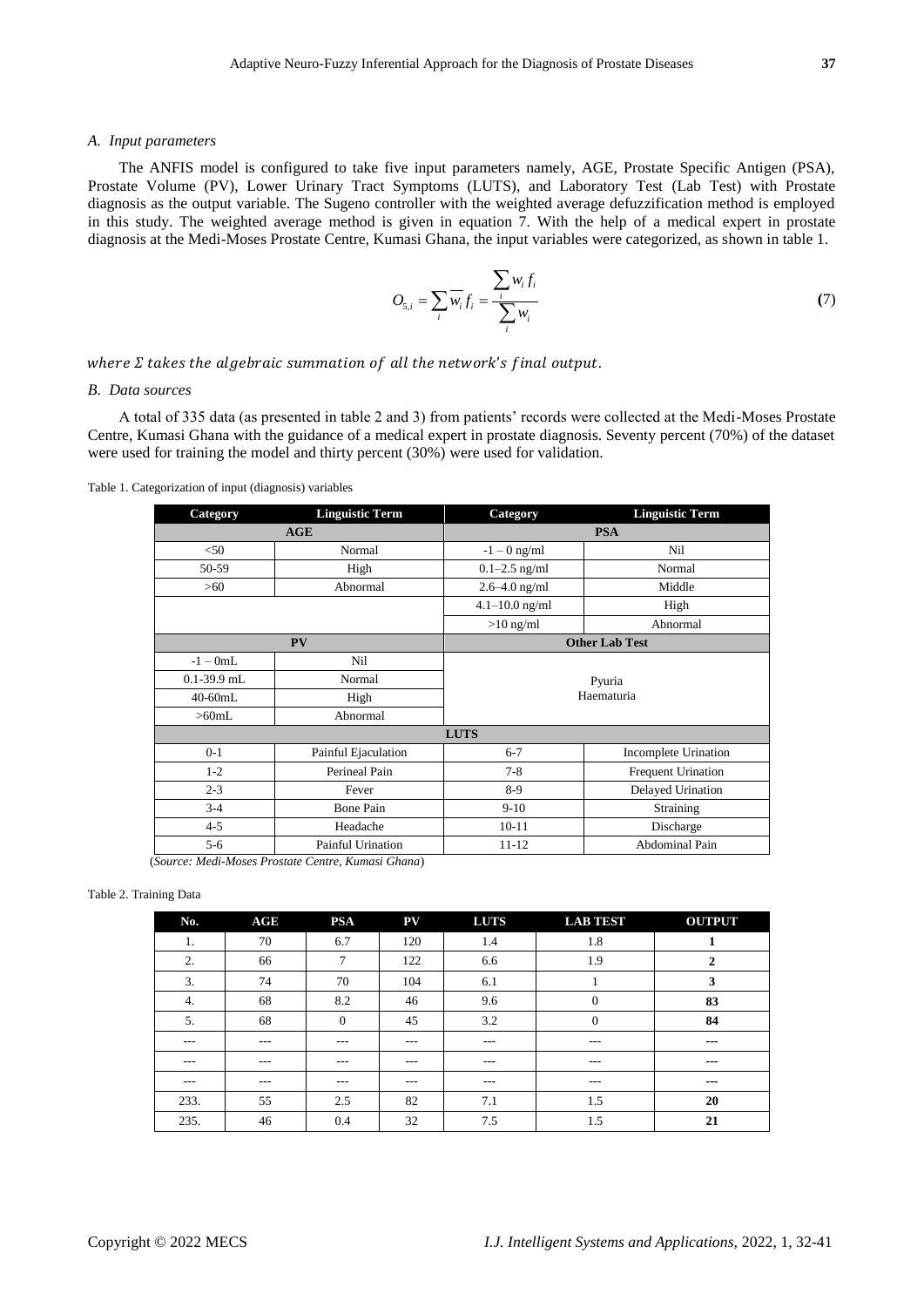Table 3. Validation

| No.  | AGE     | <b>PSA</b> | ${\bf PV}$ | <b>LUTS</b> | <b>LAB TEST</b> | <b>OUTPUT</b>          |
|------|---------|------------|------------|-------------|-----------------|------------------------|
| 1.   | 49      |            | 35         | 6.8         | 1.9             | 5                      |
| 2.   | 66      | 6.9        | 126        | 6.3         | 1.5             | o                      |
| 3.   | 80      | 2.7        | 60         | 1.5         | 1.5             | 7                      |
| 4.   | 32      |            | 22         | 7.7         | $\mathbf{0}$    | 92                     |
| 5.   | 28      | 0          | 61         | 7.8         | 0               | 60                     |
| ---  | $- - -$ | $- - -$    | $- - -$    | $- - -$     | $- - -$         | $- - -$                |
| ---  | $- - -$ | $- - -$    | $- - -$    | $- - -$     | $- - -$         | $\qquad \qquad \cdots$ |
| ---  | $- - -$ | $- - -$    | $- - -$    | $- - -$     | $---$           | $\qquad \qquad \cdots$ |
| 99.  | 30      | 3.7        | 55         | 6.6         | 6               | 51                     |
| 100. | 37      | $\Omega$   | 30         | 1.4         | $\theta$        | 56                     |

#### **4. Result and Discussion**

The model was trained and validated with the data presented in table 2 and table 3. The proposed system's performance accuracy was evaluated using the Root Means Squared Error (RMSE). RMSE is a standard way of measuring performance errors in such expert models. It evaluates the sensitive and accuracy of the trained model. The RMSE function is given in equation 8 as:

$$
RMSE = \sqrt{\frac{1}{N} \sum_{j=1}^{N} (y_j - y_j)}
$$
(8)

 $\left|y_j - y_j\right| = \text{Mean Average Error (MAE)},$  $RMSE = \sqrt{\frac{1}{N} \sum_{j=1}^{N} (y_j - y_j)}$ <br>Average Error (MAE),  $N =$  the total number of predictions,  $y_j$  being the predicted series and  $y_j$  being the original series.  $\frac{1}{\sqrt{N}}$  $RMSE = \sqrt{\frac{1}{N} \sum_{j=1}^{N} (y_j - y_j)}$ <br> *where*  $\frac{1}{N} \sum_{j=1}^{N} |y_j - y_j|$  = *Mean Average Error* (*MAE*), *N* = *the total number of predictions, y<sub>j</sub> being the predicted series and y<sub>j</sub> being the original series. I*<br> $\frac{1}{N} \sum_{j=1}^{N} |y_j - y_j|$ = Mean Average Error (MAE),  $N =$ 

The error result obtained is shown in table 4. A small RMSE value indicates a system's high accuracy and acceptance level. Therefore, the minimal error (0.11) indicates a high-performance accuracy and strong acceptance of the proposed model.



Fig.4. Training and checking error graph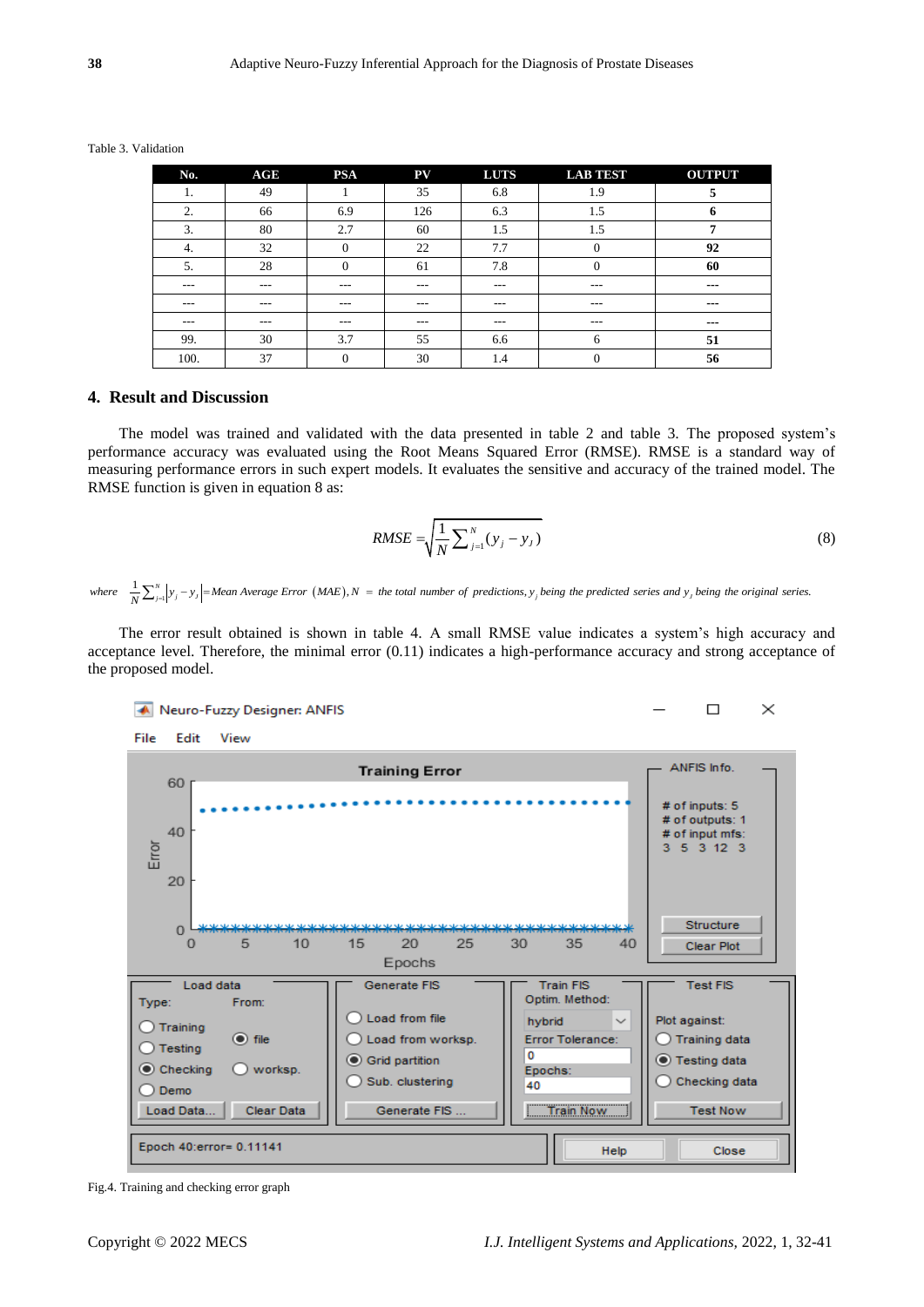The training and testing result showed a good relationship between the output values of the ANFIS model and the values of the expected output. The training and testing error levels at epoch 40 were approximately 0.11 and 0.16 respectively which is approximately an accuracy level of over 90%. The proposed model was able to learn well and generalize the features in the data set. This makes it suitable to be used for new cases. The neural network component of the ANFIS model was able to learn and generalize the features of the fuzzy component through several trainings. The model's result revealed a strong acceptance and effectiveness of the use of ANFIS in prostate disease diagnosis.

Table 4. RMSE result of proposed model

| <b>PROPOSED MODEL</b> | <b>R.M.S.E</b> |
|-----------------------|----------------|
| <b>ANFIS MODEL</b>    | 0.11           |

#### Table 5. Computational result of proposed model

| AGE     | <b>PSA</b> | PV      | <b>LUTS</b> | <b>LAB TEST</b> | <b>EXPECTED OUTPUT</b> | <b>ANFIS OUTPUT</b>    |
|---------|------------|---------|-------------|-----------------|------------------------|------------------------|
| 65      | 2          | 110     | 6.4         | 1.9             | 26                     | 26                     |
| 68      | $\Omega$   | 45      | 9.5         | $\mathbf{0}$    | 85                     | 85                     |
| 82      | 15         | 105     | 10.8        | 0.3             | 4                      | 3.98                   |
| 80      | 2.7        | 60      | 1.5         | 1.5             | 7                      | 7                      |
| 49      | 2.5        | 43      | 10.4        | 0.6             | 53                     | 52.2                   |
| 32      | $\Omega$   | 22      | 7.7         | $\theta$        | 92                     | 92                     |
| 49      | 1          | 35      | 6.8         | 1.9             | 5                      | 5.01                   |
| 71      | 0.53       | 71      | 9.4         | 0.5             | 44                     | 44                     |
| 73      | 0.79       | 77      | 7.7         | 0.7             | 45                     | 45                     |
| ---     | ---        | $- - -$ | ---         | $---$           | $---$                  | $---$                  |
| $- - -$ | ---        | $- - -$ | ---         | $- - -$         | $- - -$                | $\qquad \qquad \cdots$ |
| $- - -$ | ---        | $---$   | ---         | $- - -$         | $---$                  | ---                    |
| 77      | 0.6        | 71      | 10.5        |                 | 46                     | 46                     |



Fig.5. Rule viewer

Table 5 is a computational result of some parameters of the ANFIS model and the expected output. The model was tested using the rule viewer function in the MATLAB software presented in figure 5, by entering only the input parameters in the input field. The error level of 0.11 is reflected in the data presented in table 5, as it shows the proposed ANFIS model output against the expected output. The difference between the desired output and the system's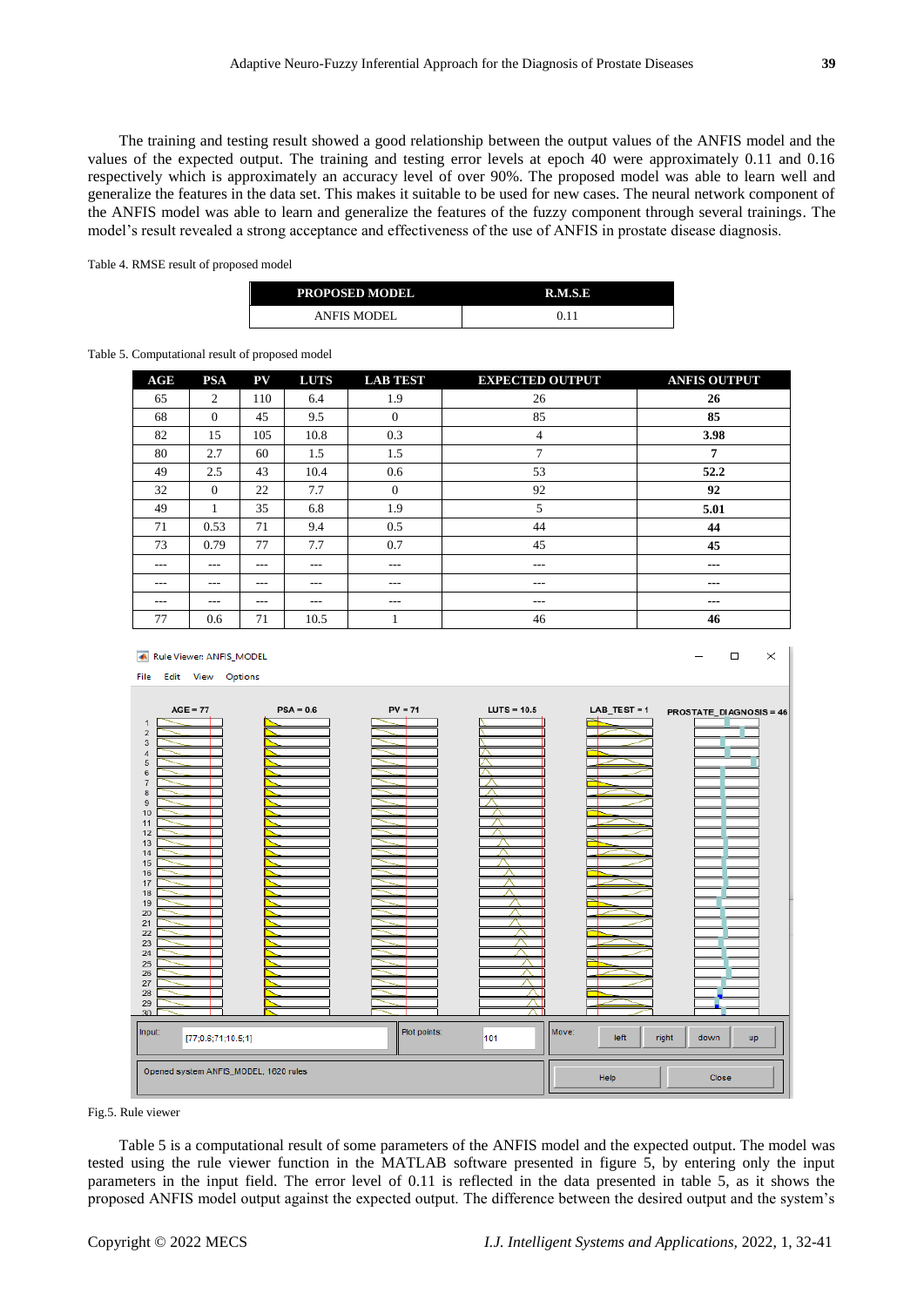output is very small, indicating how best the patterns and features in the prostate diseases data was well learned and generalised.

MATLAB software proved a very powerful and effective simulation tool in modelling expert intelligent systems like the proposed system. The entire implementation was observed using the Neuro-Fuzzy Designer App in MATLAB, which works similar to the anfisedit command in the command line. However, observing the model at the MATLAB command line gives more flexibility. The study showed that limiting the choice of membership functions in MATLAB when modelling ANFIS system, to at most four is desirable, in order not to generate a large rule base for the FIS. This will speed up the testing rate of the model. When there is no user pre-knowledge on the choice of membership function grades, ANFIS can be a reliable model in automatically determining the appropriate membership parameters. Sometimes it is possible to have poor results though the right training data is used, in such instances the model must be retrained severally using only the training data set. But when inappropriate data is used to train the model, the model will honestly perform poorly. This shows that categorization of the training data, checking data and testing data must have the same features, for the model to sufficiently recognize the patterns in the data sets.

The objectives of this study have therefore been achieved, as any data that has the features of prostate diseases diagnosis, with the right parameters, can be trained with the proposed model, for a desired output. The study aimed at adapting the ANFIS model to diagnose prostate diseases, from any prostate given data set and also providing a working model for medical students who are unskilled in prostate diagnosis.

# **5. Conclusion**

The effectiveness of ANFIS has been demonstrated in this study as a reliable technique with impressive learning and generalization accuracy. This study has demonstrated and showed that a hybrid of fuzzy logic and neural network can offer a more efficient and effective model for prostate diseases diagnosis with improved system accuracy.

Medical practitioners or students who are unskilled in prostate diagnosis can use the model for prostate diagnosis and learning. Also, patients who can read and write can use the model if they have the input parameters.

The neural network component of the ANFIS model lacks a definite technique in determining the connection weights for the hidden layers during computation, which contribute to its high computational cost. To help minimize the computational cost, future work will include an optimization search technique like genetic algorithm to serve as an effective search technique for choosing the best input values from the diagnostic parameters.

#### **Acknowledgement**

The authors would like to direct a deep appreciation to Professor J. B. Hayfron-Acquah at the Computer Science Department, Kwame Nkrumah University of Science and Technology (KNUST) - Kumasi Ghana, for his supervision support. We also thank the management of the Medi-Moses Prostate Centre, Ahenema Kokoben, Kumasi Ghana for their utmost cooperation during data categorization and collection.

## **References**

- [1] Bobé Armant, F., Buil Arasanz, M. E., Allué Buil, A. I. & Vila Barja, J. Prostate disease. *FMC Form. Medica Contin. en Aten. Primaria* **12**, 7–28 (2005).
- [2] Omisore, M. O., Samuel, O. W. & Atajeromavwo, E. J. A Genetic-Neuro-Fuzzy inferential model for diagnosis of tuberculosis. *Appl. Comput. Informatics* **13**, 27–37 (2017).
- [3] Jalali Varnamkhasti, M., Lee, L. S., Abu Bakar, M. R. & Leong, W. J. A genetic algorithm with fuzzy crossover operator and probability. *Adv. Oper. Res.* **2012**, 1–17 (2012).
- [4] Saritas, I., Allahverdi, N. & Sert, I. U. A fuzzy expert system design for diagnosis of prostate cancer. 345–351 (2009) doi:10.1145/973620.973677.
- [5] Omisore O. M., Ojokoh B. A., Babalola A. E., Folajimi Y., and Wang L., "An Affective Learning-based System for Diagnosis and Personalized Management of Diabetes Mellitus", Future Generation Computer System, Volume 117, April 2021, Pages 273-290.
- [6] Omisore O. M., Han S. P., Ren L. X., Wang G. S., Ou F. L., Li H., and Wang L., "Towards Characterization and Adaptive Compensation of Backlash in a Novel Robotic Catheter System for Cardiovascular Intervention", IEEE Transactions on Biomedical Circuits and Systems, 12(4):824-838, April 2018.
- [7] Koutsojannis, C., Tsimara, M. & Nabil, E. HIROFILOS: A Medical Expert System for Prostate Diseases. *Proc. 7th Wseas Int. Conf. Comput. Intell. Man-Machine Syst. Cybern.* 254–259 (2008).
- [8] Keles, A., Hasiloglu, A. S., Keles, A. & Aksoy, Y. Neuro-fuzzy classification of prostate cancer using NEFCLASS-J. **37**, 1617–1628 (2007).
- [9] Catto, J. W. Artificial Intelligence in Predicting Bladder Cancer Outcome: A Comparison of Neuro-Fuzzy Modeling and Artificial Neural Networks 1. **9**, 4172–4177 (2003).
- [10] Hosseini, M. S. & Zekri, M. Review of Medical Image Classification using the Adaptive Neuro-Fuzzy Inference System. 20894 (2012).
- [11] Çinar, M., Engin, M., Engin, E. Z. & Ziya Ateşçi, Y. Early prostate cancer diagnosis by using artificial neural networks and